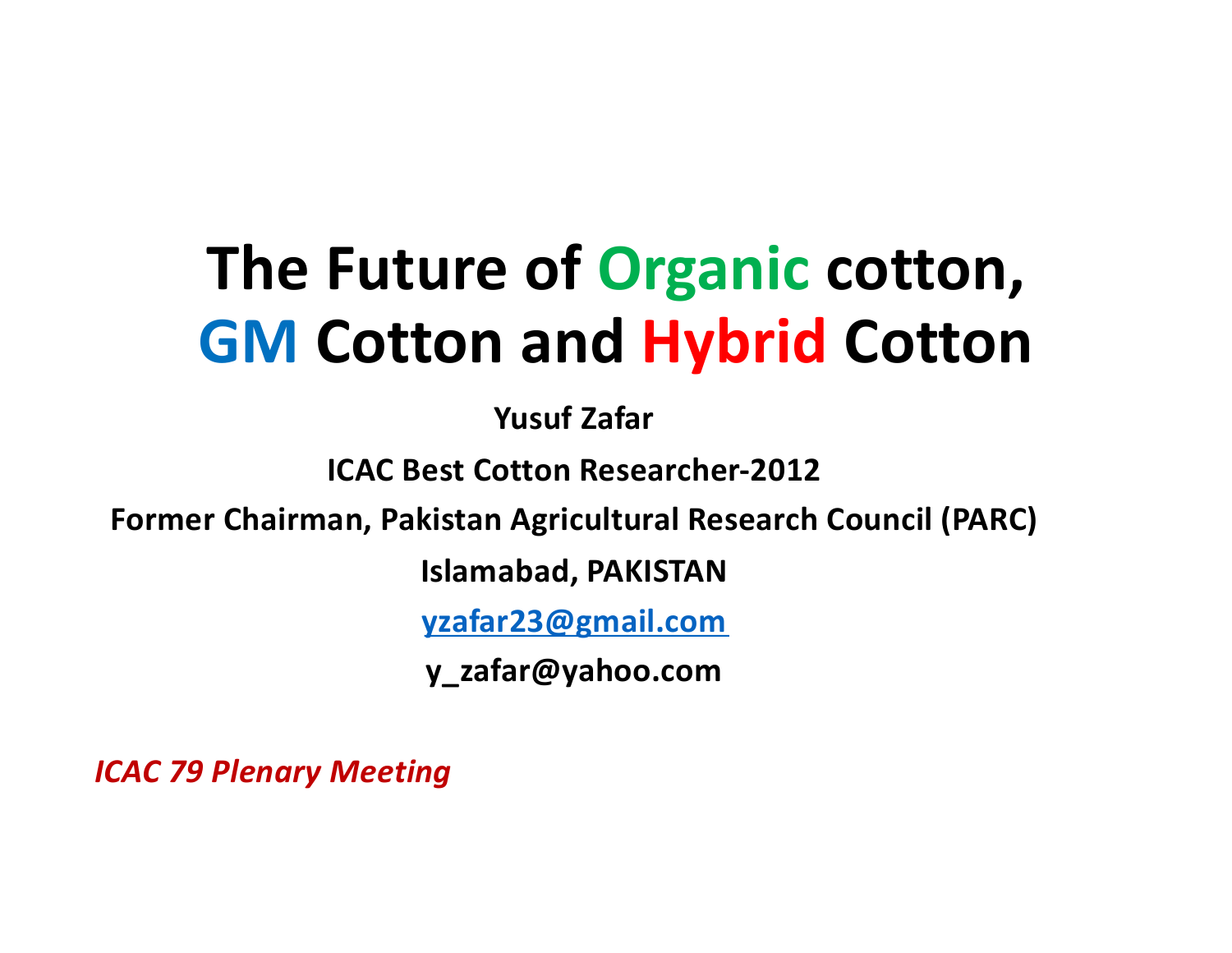#### **Contents**

- •**Introduction**
- •**Organic cotton**
- •**GM cotton**
- •**Hybrid Cotton**
- **Future of cotton production/Way forward**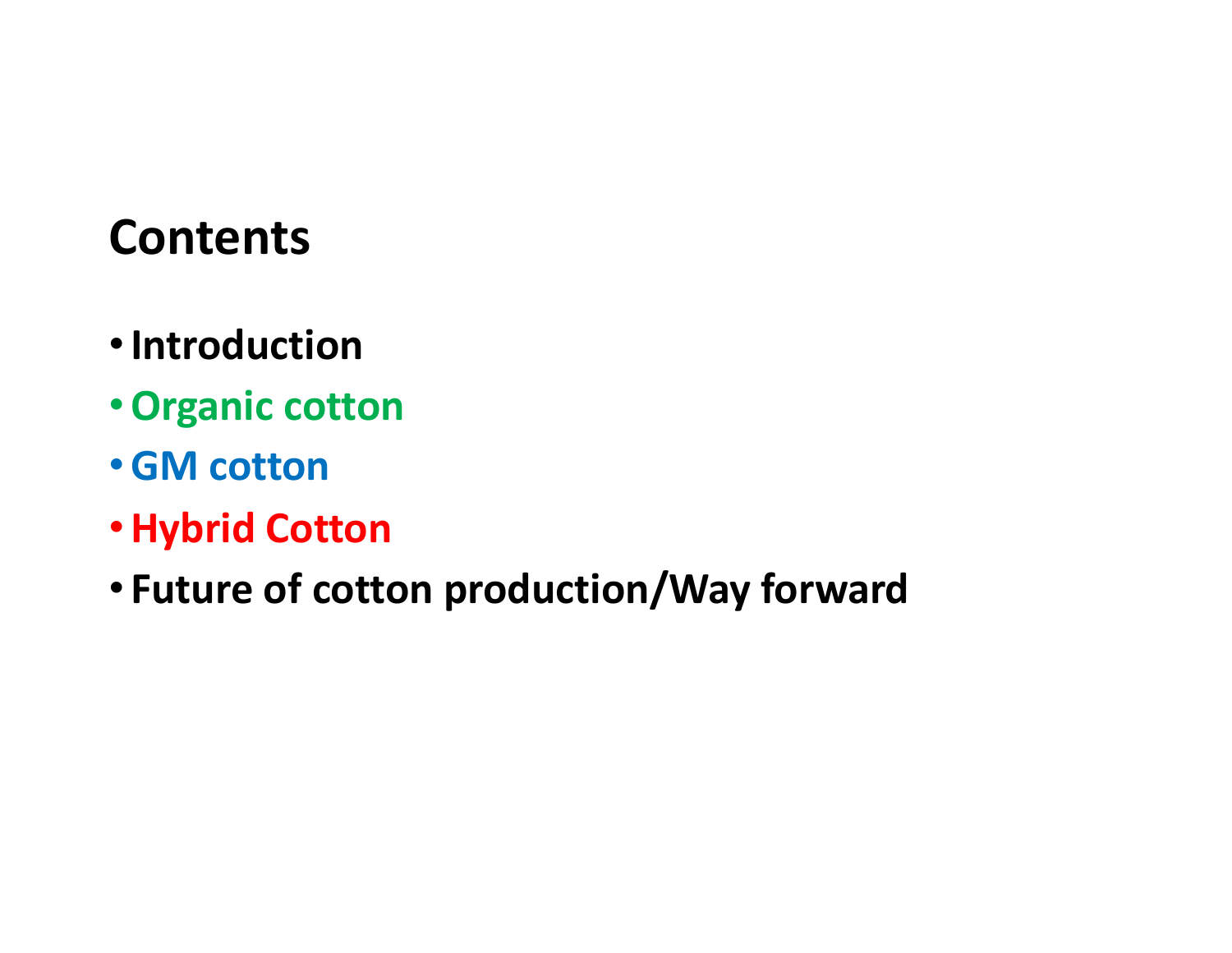# **Organic Cotton**

**No GMO seed, No Synthetic fertilizers ,No pesticide, No hormones ( IFOAM-2016)**

- **Non-certified –Conventional cotton (***pre-industrial era)*
- **Post Industrial –Conventional cotton- (***high inputs***)**
- **Better Cotton Initiative (***BCI***)**
- **Certified Organic cotton**
- **"In-Conversion " cotton farmers**
- **Main Players: Cotton Connect (CC), Fair Trade, Cotton Exchange (CE), Laudes Foundation, Organic Cotton Accelator (OCA)**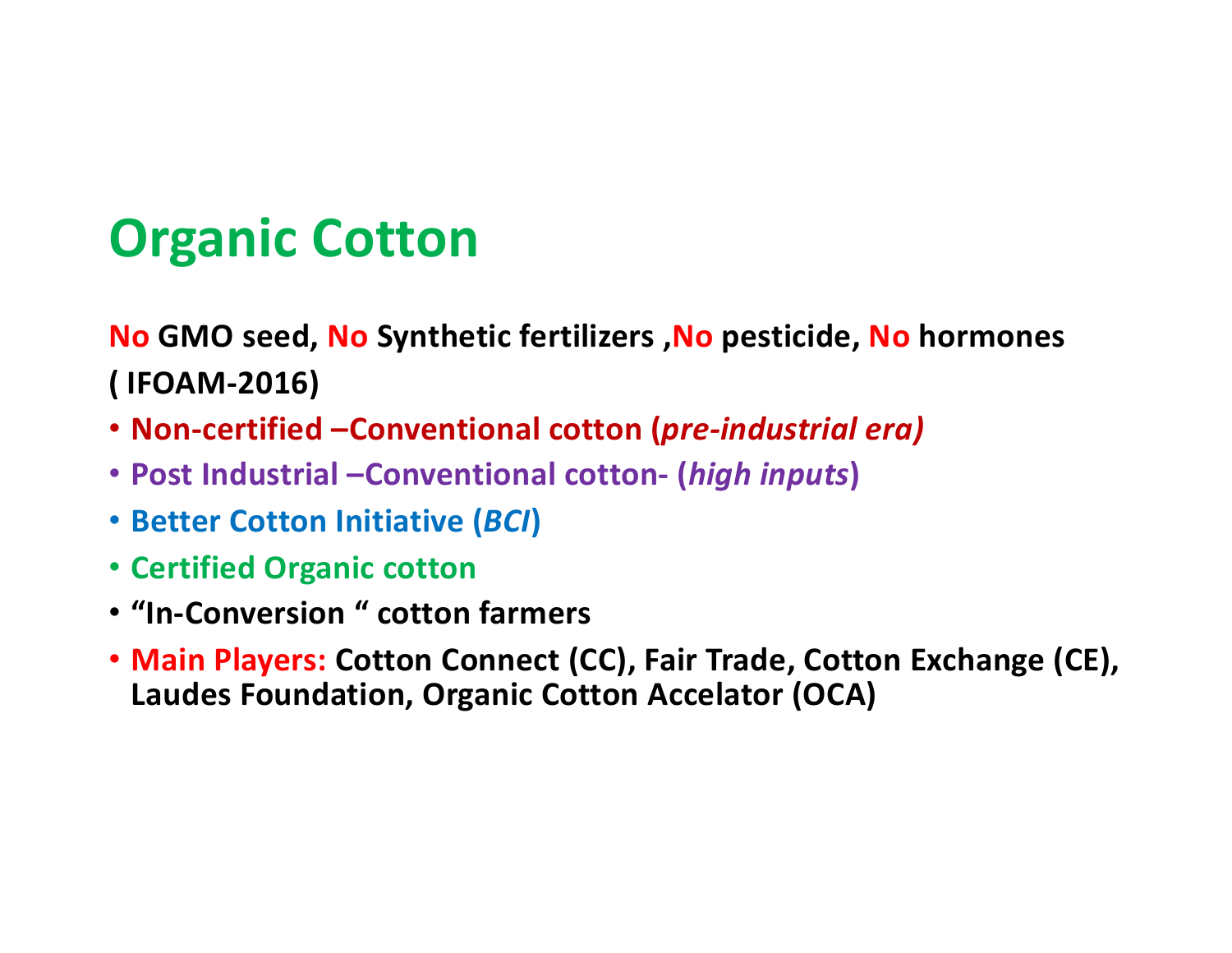#### **Present Status- Certified Organic Cotton**

- **Only 1 % of global cotton production-249,153 tons\***
- **(\* Textile Exchange 2021-OC Market Report)**
- **OC Farms-229,280 ; Land- 588,425 Ha; Countries: 21**
- **Main Players: India, China, Kyrgyzstan, Turkey, Tanzania, Tajikistan, USA**
- **New Entrants: African Union, Pakistan**
- **EU countries promoting OC in developing countries**
- *"In-Conversion"* **Farmers are rising**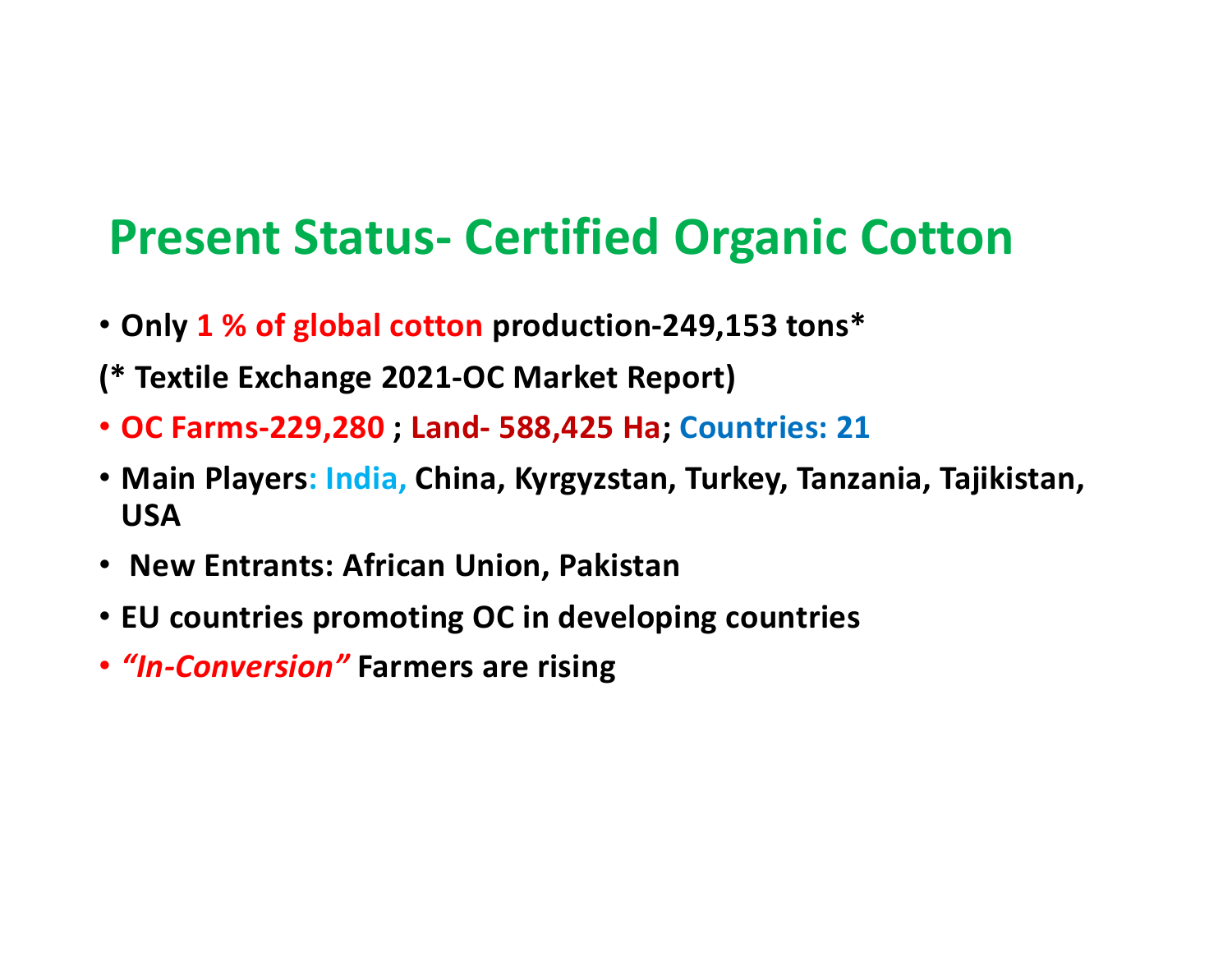# **Challenges-Organic Cotton**

- **Supply of Non-GMO seed**
- **Availability & Quality of Bio pesticides**
- **Availability of Quality Bio fertilizers**
- **Higher Certification Cost of Third Audit Party ( Control Union,**
- **Issue of Premium (8-9% globally) to the farmers**
- **Linkage of industrial sector with farmers- (contract farming/Buy back guarantee)**
- **National government policy framework lacking**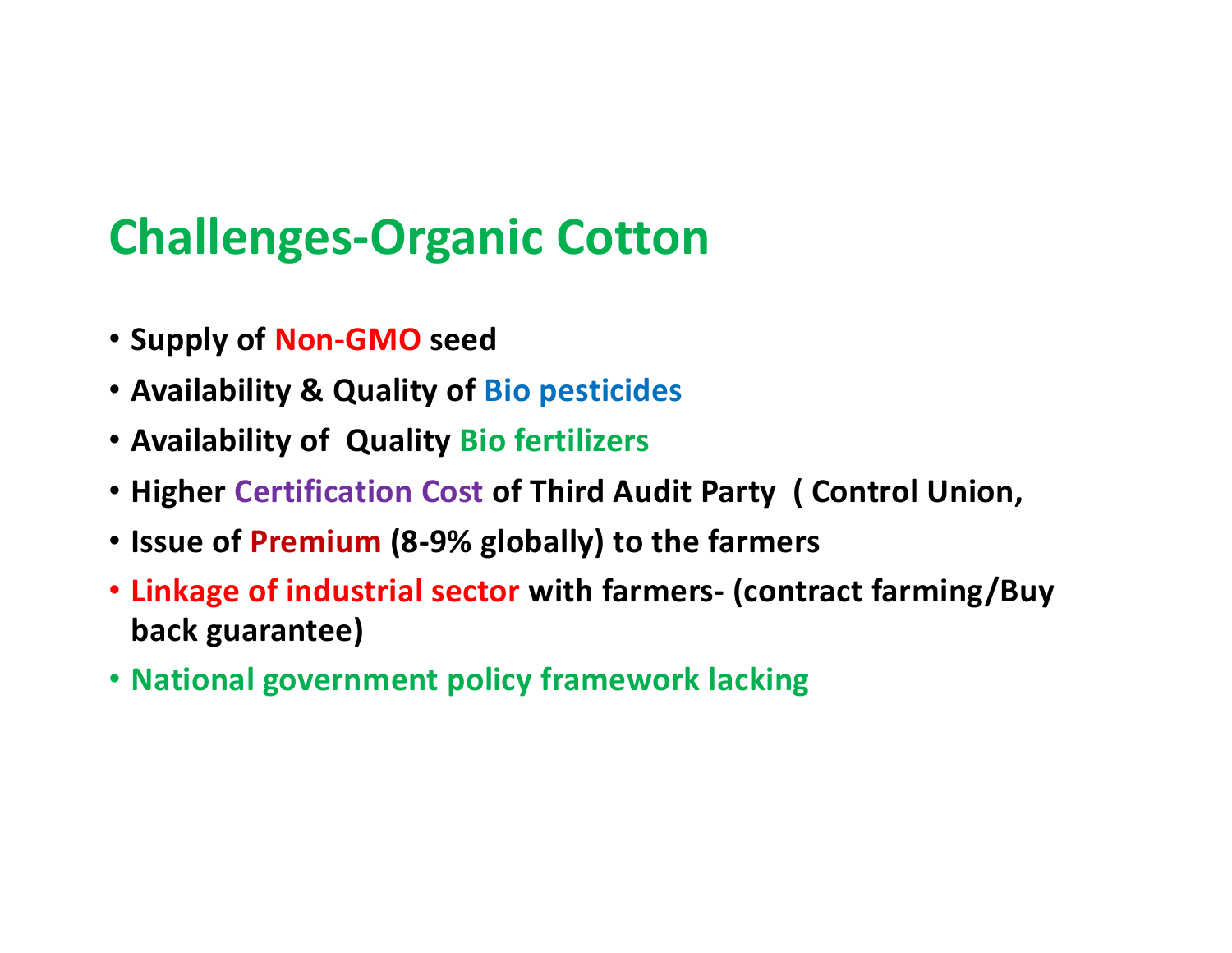#### **GM cotton**

- **Genetically engineered, Biotech, GMO, LMOs, GM, Bt cotton**
- **Land- 24 M Ha; Production 23.5 M tonnes; Countries-15**
- **Main Players: USA, Australia, India, China, Brazil, Pakistan**
- **New Entrants: Sudan, Nigeria, Kenya**
- **Technology developers: Private + Public Sectors**
- **Monsanto, Bayer Crop Sciences, Dupont, Poineer Hi-Bred, Syngenta, Mahyco, CAAS, Novartis**
- **Bollgard (I, II,III…), Roundup Ready (RR), Flex, Ingard, Wide strike**
- **67 Events for Insect resistance, Herbicide tolerance, drought tolerance, fiber quality, oil quality (= no gossypol)**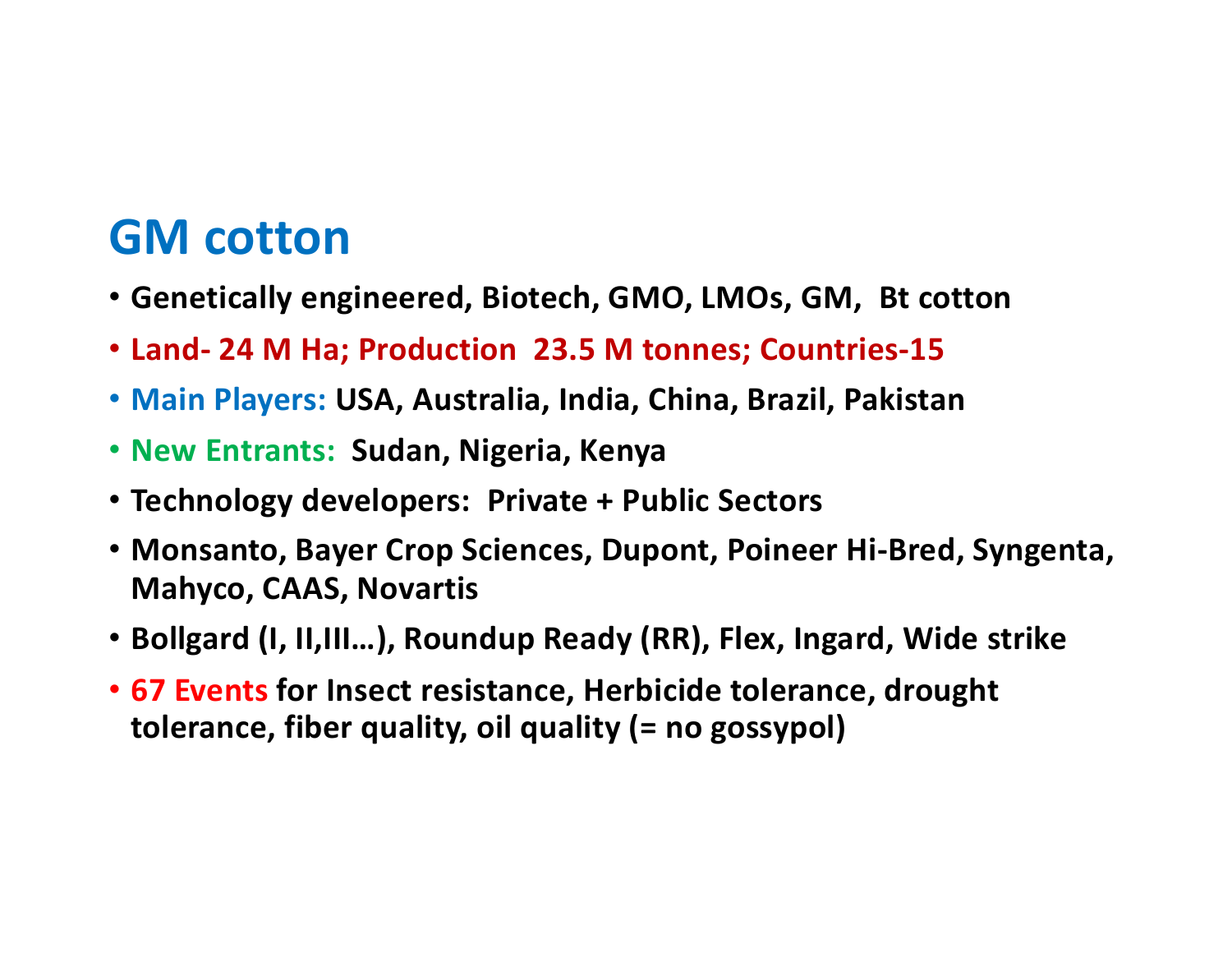# **Challenges of GM Cotton**

- **Restricted Gene transformation technologies/monoplies**
- **Genotype dependent ( Coker, Acala..)**
- **Less understanding of complex traits of fiber production, higher productivity**
- **Long & tedious Process of Approval and commercialization**
- **Concerns about Human, Animal and Environment health**
- **Unintended gene flow to non-GM plants ( biodiversity)**
- **Development of Secondary pest, pest resistance, herbicide tolerance**
- **Potential Allerginicty**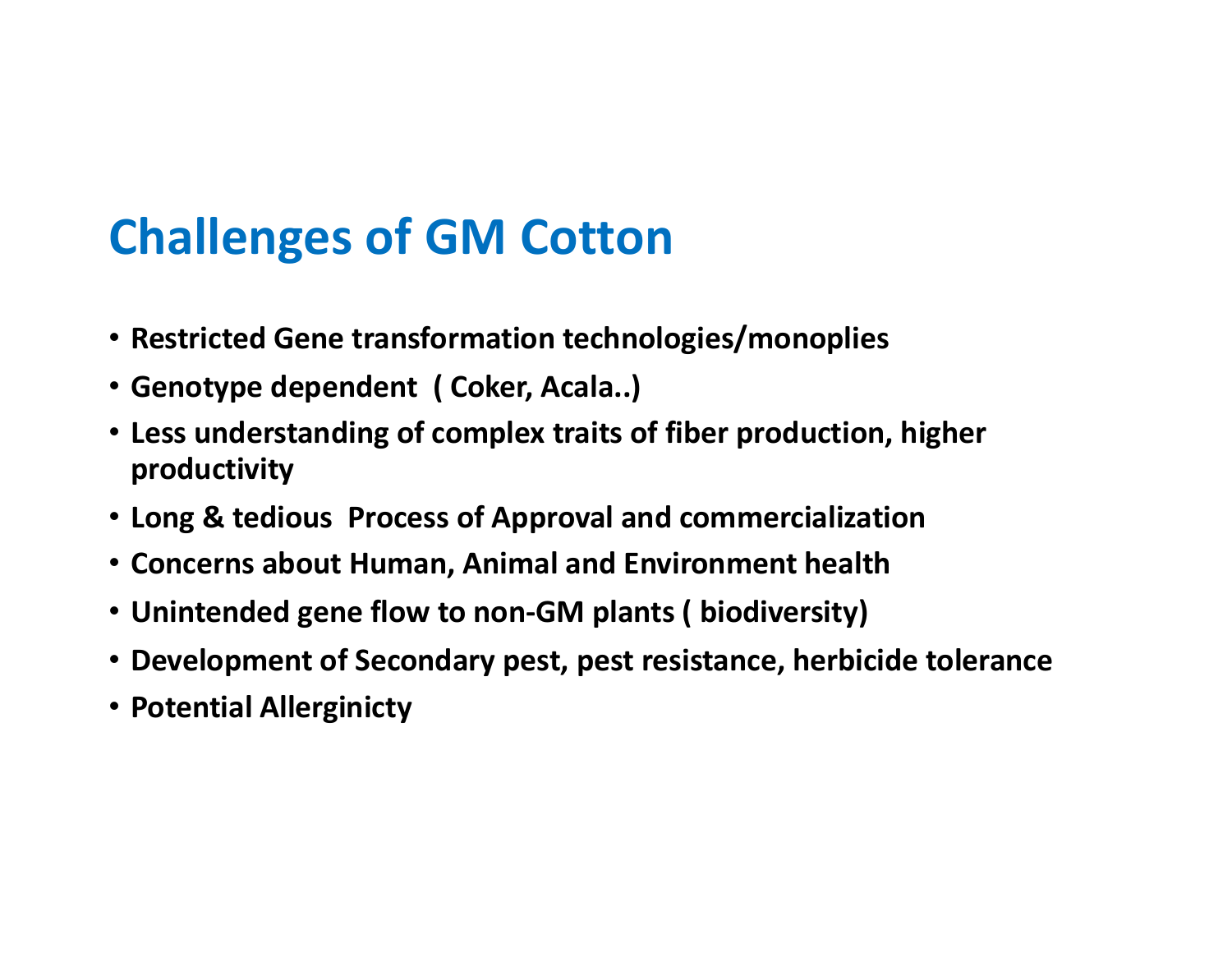# **GM Approval & Commercialization in Kenya**

- **First Global Approval of GM cotton= 1996 (USA)**
- **Submission of Application in Kenya=2001**
- **Trials Completed= 2010**
- **Cabinet Approval= Dec 19,2019**
- **Full Commercial Roll out= April 2020**

#### *Messages:*

- Ø **Capacity building of HR, Infrastructure**
- Ø**Adopt Gene Editing (NBTs, CRISPR-Cas9 etc.)**
- Ø*Political Will* **/Commitments- (More investments in R &D)**
- Ø**Adopt uniform and consistent guidelines for commercialization**
- Ø**Awareness among farmers, policy makers, general public (consumers)**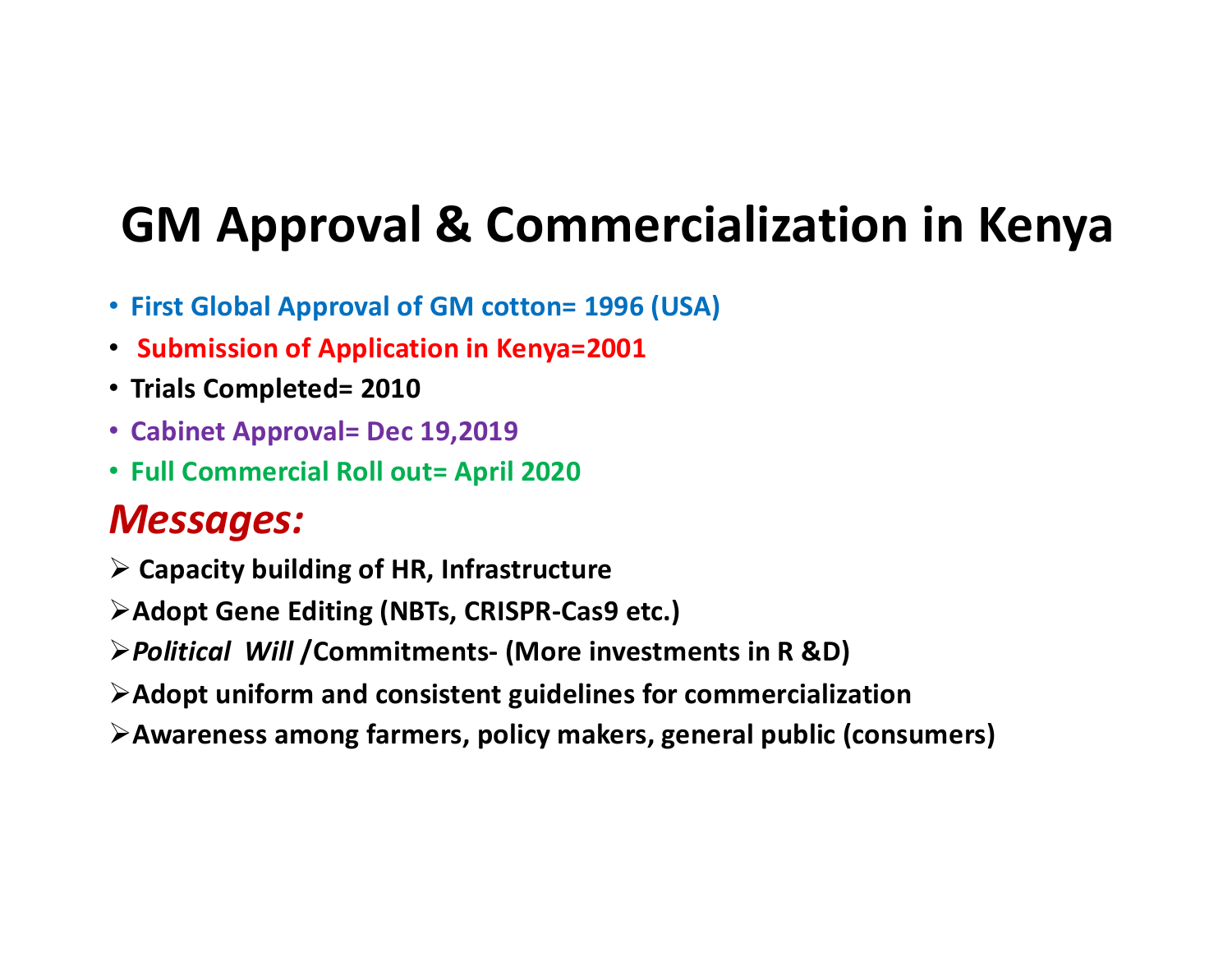### **Hybrid Cotton**

- **Developed in India in 1970- Hybrid-4 (H-4)**
- **Based on** *Heterosis*
- **Slow adoption by farmers: 2002 < 50% ; 2011 >95%**
- **Productivity: base line of 122 Kg lint/ha to 290 (1992) to 500 Kg lint/ha (2011)**
- *(Unlike of Corn and Rice----mega shift)*
- **Highly labor intensive-25 M workers ( mostly women) to get hybrid**
- **Mostly suitable for rain-fed areas ( AP, MP, Karnataka )**
- **No prominent productivity edge in irrigated areas**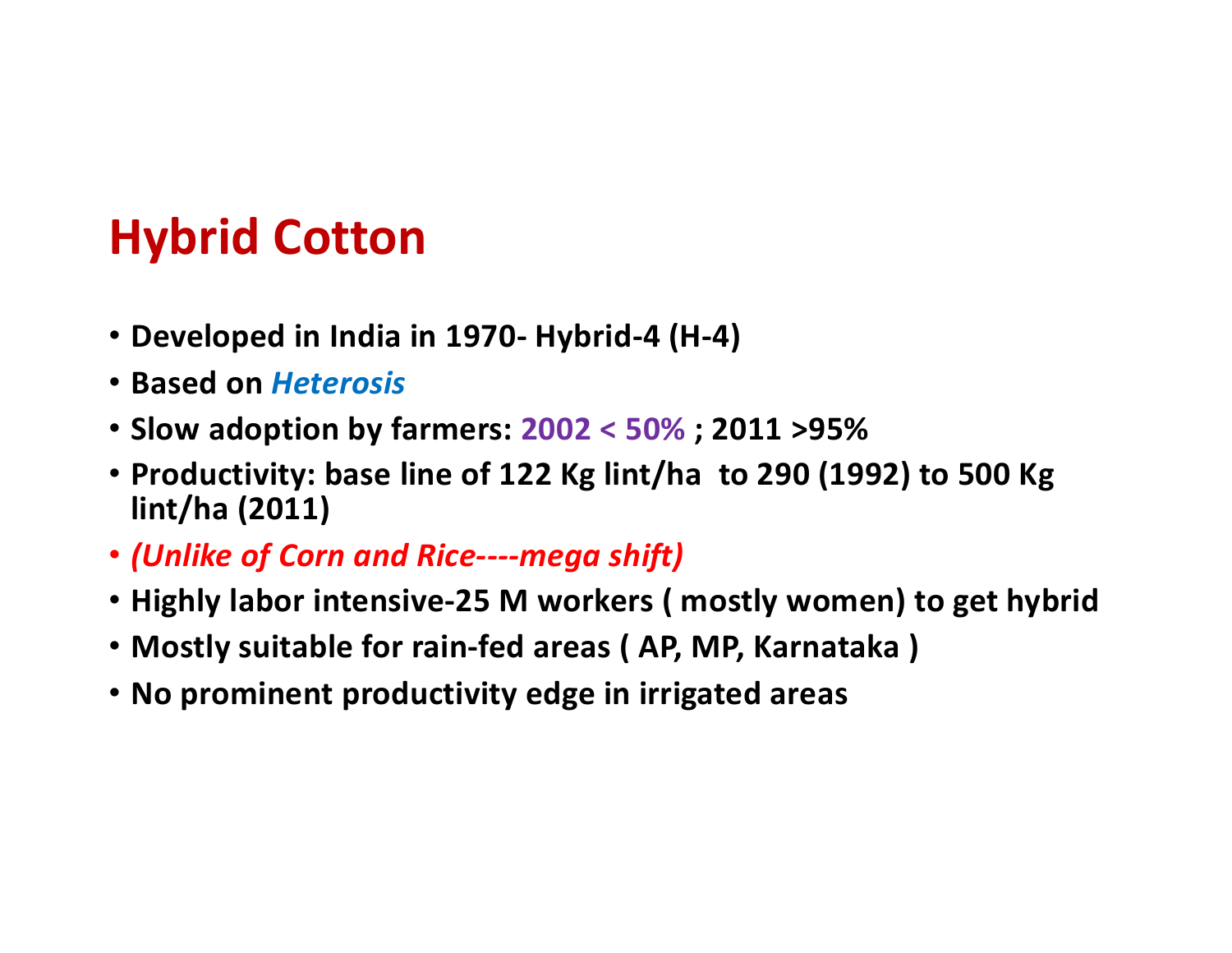# **Challenges of Hybrid Cotton**

- **Sole survival of hybrid cotton-India**
- o**1128 hybrid cotton varieties (2012)**
- **China, Pakistan, USA quit-** *Zero area under HC*
- **Tall and bushy plants**
- **Can not be planted in large densities**
- **Low densities and prolong season**
- **Low harvest index**
- **Lack of modern technologies for hybrid seed development**
- **With eviction/ expiry of patents—Hybrid cotton on exit path in India**
- **Bleak future of hybrid cotton**